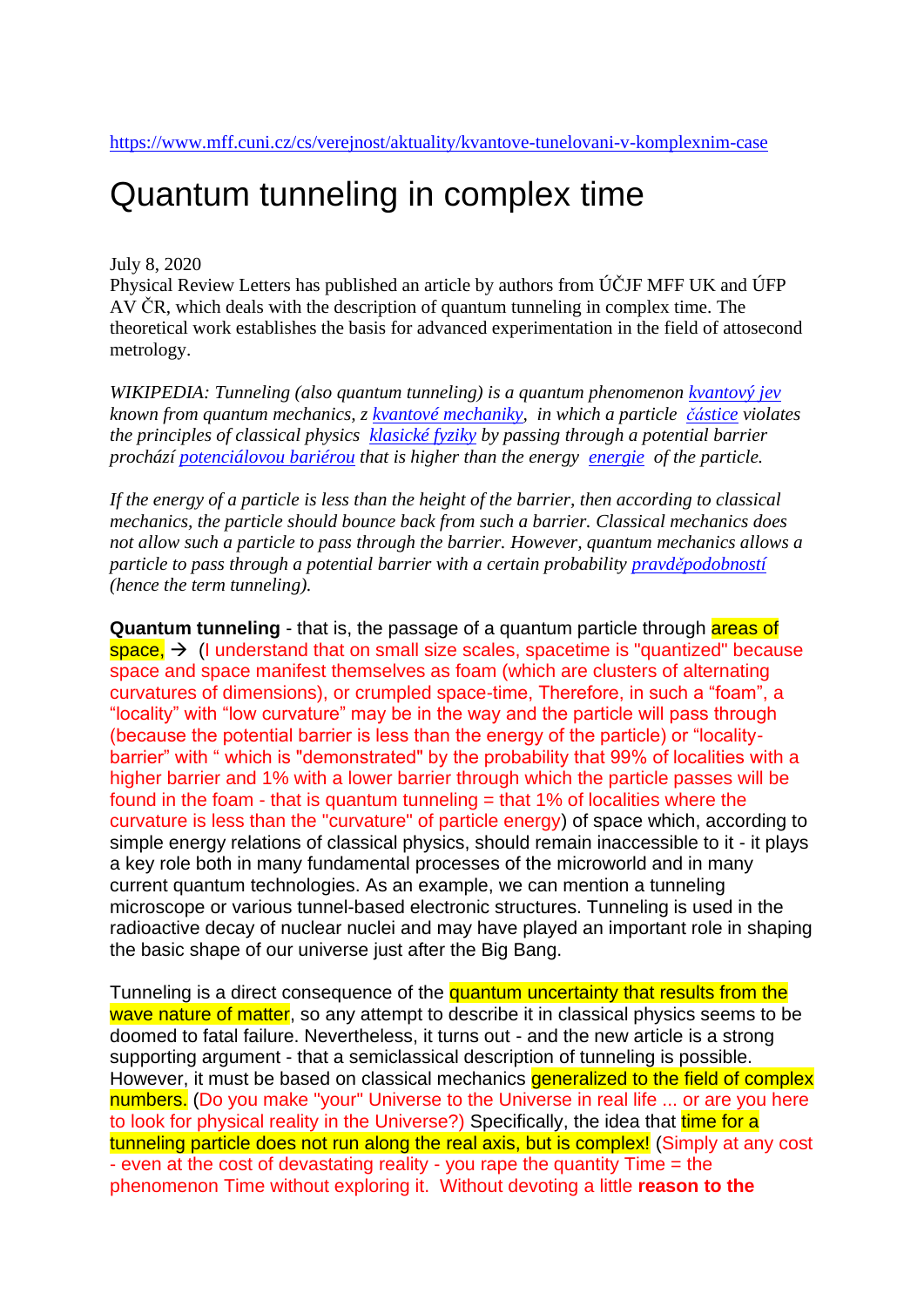**possibility that the Time-Quantity-Phenomenon also has three dimensions such as Length has x, y, z, or space.** Why should time run on only one axis? ...?...? [http://www.hypothesis-of-universe.com/docs/c/c\\_012.jpg](http://www.hypothesis-of-universe.com/docs/c/c_012.jpg) Why should the Universe expand into three dimensions? longitudinal and should not extend into three time dimensions, why not? [http://www.hypothesis-of-universe.com/docs/c/c\\_005.jpg](http://www.hypothesis-of-universe.com/docs/c/c_005.jpg)  Why ??????????)

The idea of complex time is not new. (Sure, And why is the new idea of  $3 + 3$ dimensional space-time ?, an unexplored idea !!). It was introduced into physics in the form of so-called instanton solutions and various generalizations of the Feynman orbit integral, it was >> introduced <<, (… And why was it not >>introduced<< by God into the Universe? Why did the Universe not >>introduce<< a "complex time"? Or an "instanton" solution? space are you introducing something instead of searching for reality?) introduced as early as the early 1970s. However, the current article takes this idea a step further. It shows (yes, that article again shows an **idea**, not a **reality**) that the motion of a quantum particle in a classically forbidden region, ie within a potential energy barrier, can be imagined as if it took place in a potential with the opposite sign, ie in a permitted region, but with time running along the imaginary axis when real time stands still. (However, one can also imagine another idea, ie as I indicated above, in the microworld it is a "foam structure of space" - some foam that is less crooked "floats" in another foam more crooked and it in another more crooked foam, etc., etc. - čp is not homogeneous with the alternation of more or less curved localities), so in an environment with a higher curvature of space-time (you call it a "potential energy barrier"), the energy particle may run into 98% the energy particle may encounter a 98% higher energy barrier = higher curvature of dimensions and 2% of localities with lower energy barrier and you would call it "mathematically" as "potential with the opposite sign". ...). It can be imagined as if it took place in potential with the opposite sign, ie in the allowed area, but with time running along the imaginary axis, when real time stands still.  $\rightarrow$ 

(First you would have to know "*what it is when time is running*" ..; "time is not running" !!!, but mass objects **m o v e** over time, over the time dimension (after three dimensions of Time) and thus cut intervals The cut intervals "on the dimension" of time are then perceived by us - material objects as a flow of time, *so time does not flow to us, but to him*. From another perspective on the same "thing" we can say that time (as we perceive this-time flow) flows because **the initial state of 3 + 3D spacetime expands,** no expans bad unpackings, because after the Bang "" our "Universe" emerged "from the previous state of flat 3 + 3D as "crumpled" - extremely curved space-time .., as a foamy state of dimensions 3 + 3D, [http://www.hypothesis-of](http://www.hypothesis-of-universe.com/docs/c/c_221.jpg)[universe.com/docs/c/c\\_221.jpg](http://www.hypothesis-of-universe.com/docs/c/c_221.jpg) so as a "boiling vacuum". ., as "quantum foam"  $3 + 3$ dimensional. And this foam = plasma of extremely curved dimensions begins **to not expand** in the genesis of development, **but unfold, unpacking**.The "unpacking" of the curvatures of the dimensions of time means - from this point of view - as if time "ran" - for objects; **m .v = m0. c.** Time does not run on a photon… **c = 1/1.** This was just a modest abbreviated interpretation of HDV "about the passage of time" in *timeon*, - that is, a word - a novelty to the word *spaceon*, ie on three time dimensions. ) As soon as the particle emerges from the barrier (which is the imaginary axis of time for you, the mathematical time) into the following classically allowed area, (which is ordinary physical time for you), the time runs again in the usual direction along the real axis. As a particle passes through a tunnel structure